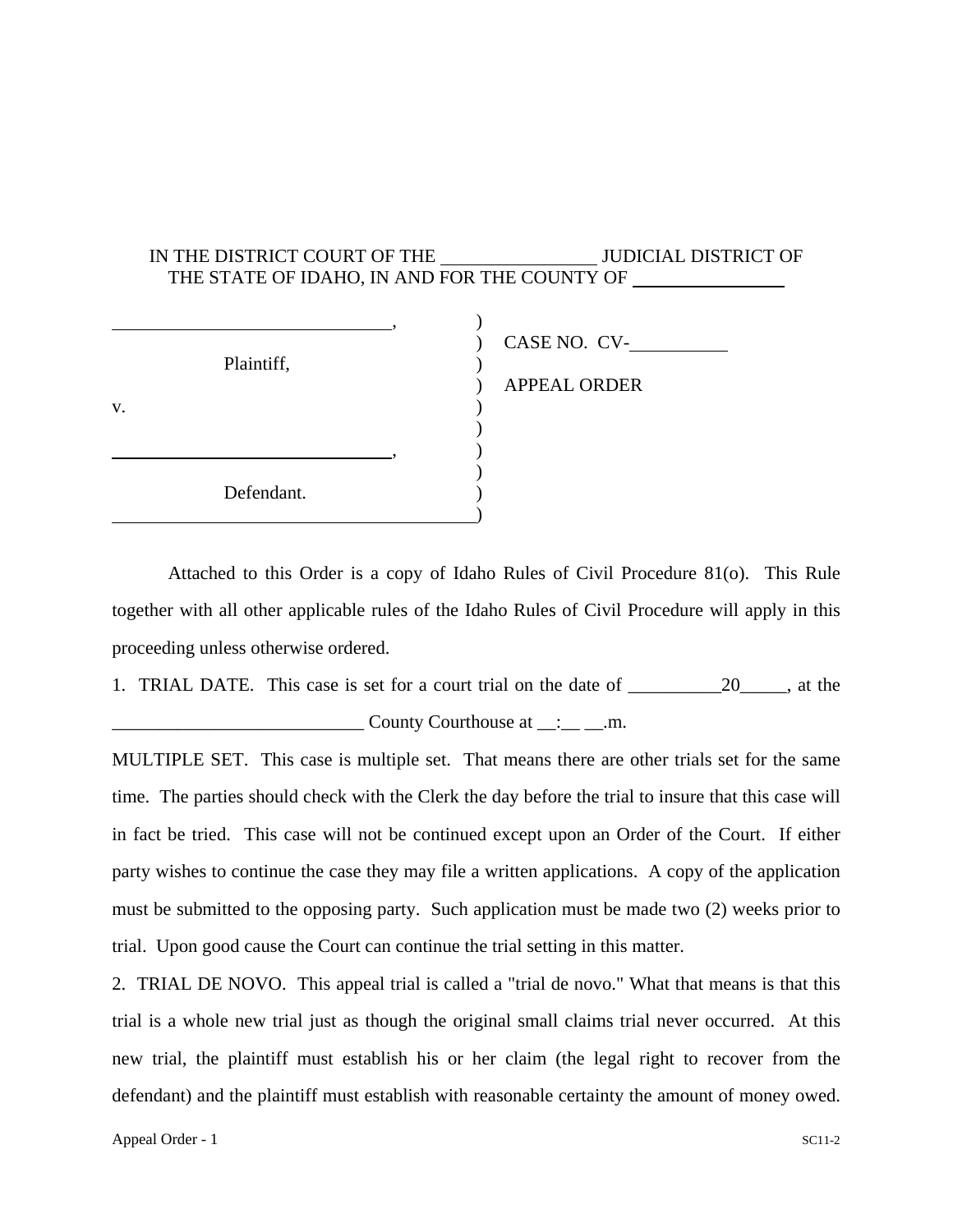The defendant can present any defenses he or she may have. Please note, however, that while the original small claims case was an informal trial, this trial is a formal civil trial and the formal rules of evidence and procedure apply. For instance, hearsay evidence, if objected to, will not be allowed. If you have any questions, talk to your attorney.

3. JURISDICTIONAL LIMITS. Because this is a trial de novo, and because it is a formal civil trial, and because the formal rules of evidence and procedure apply, and because each party has the right to be represented by an attorney, and because either party can have a jury trial if timely requested, and because the Court at this level is a court of record, the Idaho Supreme Court has held that in this type of a trial, all due process requirements have been met, and therefore the jurisdictional limit of \$5,000.00 which applies to an original small claims case does not apply to a small claims appeal. See Gilbert v. Moore, 108 Idaho 165, 697 P.2d 1179 (1985). If you have any questions, talk to your attorney.

4. PLEADINGS. Each party is required to file with the Court a short, concise statement of their claims and/or defenses (as is applicable). This statement shall be filed at least two (2) weeks before the trial date set in this case. A copy of the filed statement shall be provided to the opposing party at the address listed in this order.

5. DISCOVERY. In conjunction with the statement of each parties' claims/defenses as stated in paragraph 4 immediately above, each party shall submit to the Court a list of witnesses they anticipate calling at the trial in this matter. That list is to be submitted to the Court at least two (2) weeks before the trial date in this matter. A copy of that list is to be mailed to the opposing party at the address given below.

6. TRIAL COURT EXHIBITS. Exhibits used in the original Small Claims Court Case may or may not be in the Court's file. The exhibits may have been returned to the parties at the end of the original small claims trial. If the exhibits are still in the Clerk's file and the parties wish to retrieve those exhibits, they should contact the Clerk's Office. Only those exhibits submitted by the party will be returned to that party. Only the exhibits properly introduced into evidence during the new trial in this case will be considered by the Court. Of course, a party may Appeal Order - 2 SC11-2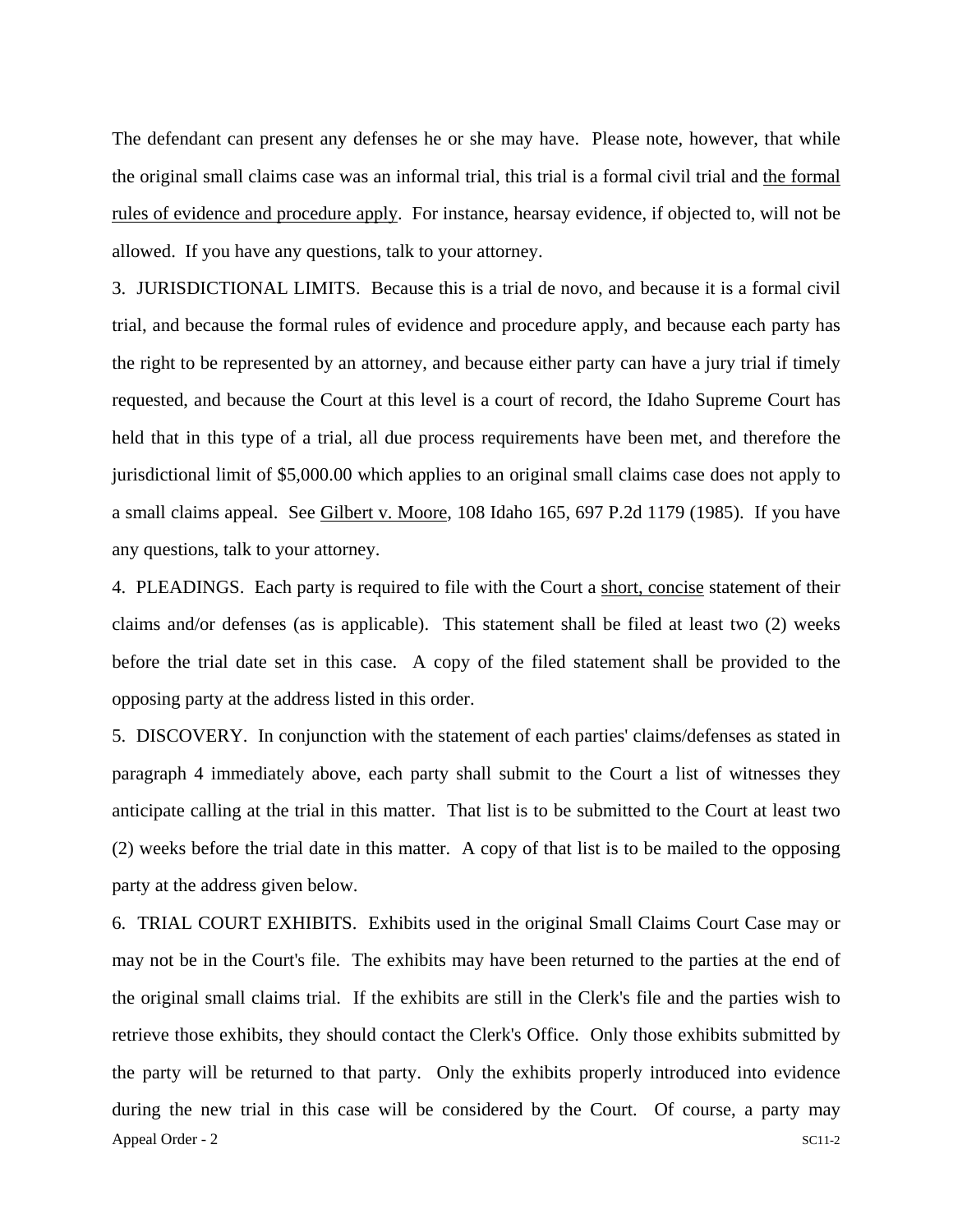introduce new and additional exhibits not used in the original small claims case. It is the respective parties' responsibility to locate the exhibits, not the Clerk or the Court.

7. WITNESSES. Each party may subpoena witnesses to the trial but all subpoena service costs and witness fees shall be paid for by the party issuing the subpoenas to the witness and shall not be taxed as costs in the small claims proceeding over the amount of \$50.00. See I.R.C.P. 81(d)(2) and  $81(p)$ .

## 8. PRE-TRIAL HEARINGS. Pre-trial hearings shall be conducted

pursuant to Motion and Notice as required by the Idaho Rules of Civil Procedure. The parties should check with the Clerk for available Court times to hear pre-trial matters.

9. DEFAULT. Failure by either party to appear at the trial shall subject that party to a Default Judgment if the party is the Defendant or a Dismissal with prejudice if the party is the Plaintiff.

10. SETTLEMENT. The parties are expected to discuss settlement. If the case is settled the parties are to notify the Clerk's Office immediately. Written proof of settlement should be filed.

11. ATTORNEYS. Attorneys are permitted to appear before the Court on Small Claims Appeal. Attorney fees the Court can award, however, are limited to \$25.00 to the prevailing party, (see Idaho Code §1-2311 and Idaho Rule of Civil Procedure 81(q). The Idaho Supreme Court has consistently held that a party may represent themselves. However, the Supreme Court has also consistently held that when a party undertakes to represent himself or herself in a case in which that party is entitled to be represented by an attorney, that party is held to the same standards and to the same requirements as if the party were represented by an attorney. In other words, if you choose to represent yourself, it is no excuse that you are not a lawyer and that you may or may not know the applicable law and rules. You are held to the standard of an attorney. If you have any questions, please contact your attorney.

12. RIGHT TO TRIAL BY JURY. Please note and read that pursuant to Idaho Rule of Civil Procedure 81 (o) (7), you have the right to a trial by jury if timely requested. This Court requires a demand for jury trial by you to be filed within ten (10) days of the date of this order. If you have any questions, please contact your attorney.

Appeal Order - 3 SC11-2